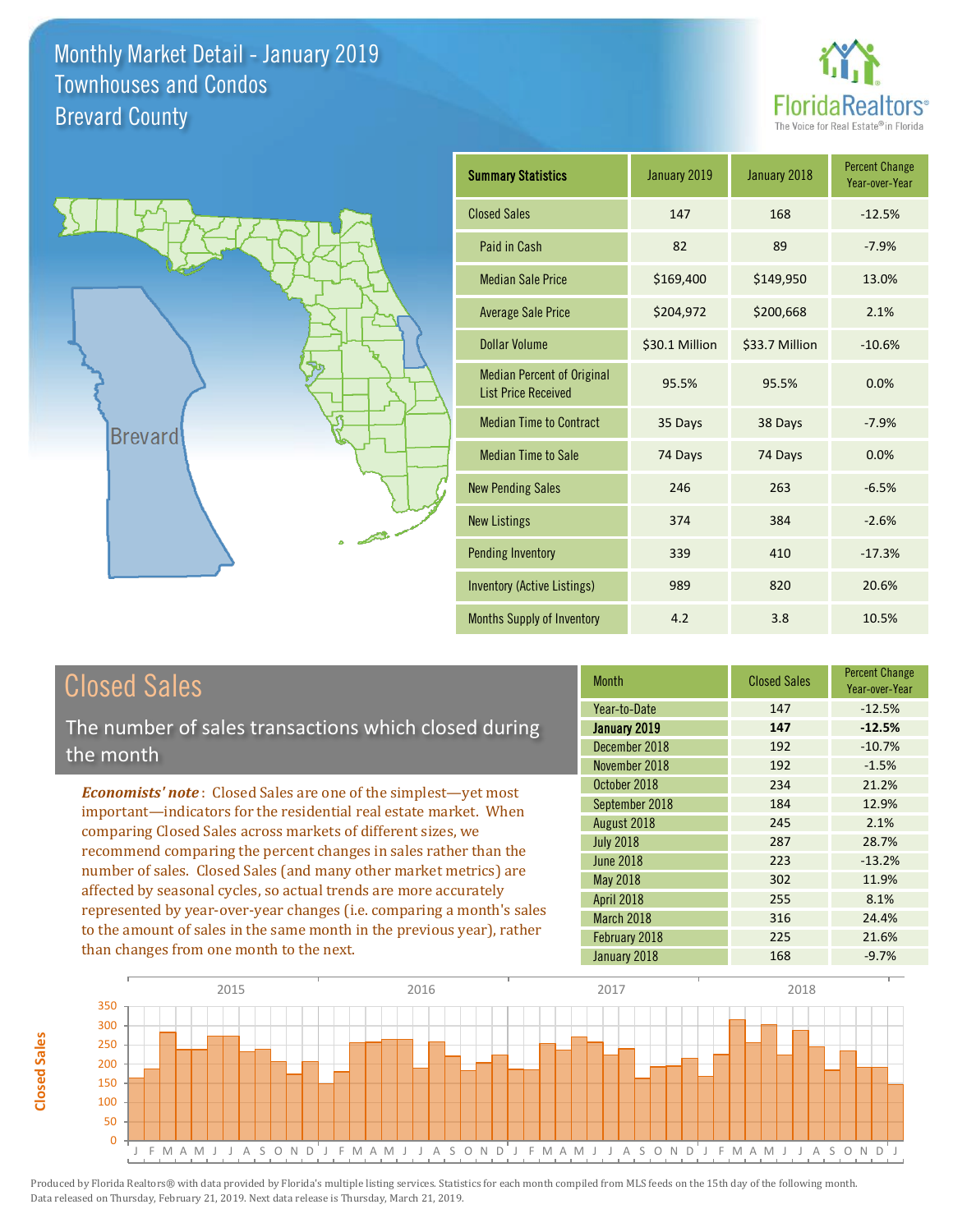this statistic should be interpreted with care.



132 1.5%

170 12.6%

| Cash Sales                                                                     | <b>Month</b>     | <b>Cash Sales</b> | <b>Percent Change</b><br>Year-over-Year |
|--------------------------------------------------------------------------------|------------------|-------------------|-----------------------------------------|
|                                                                                | Year-to-Date     | 82                | $-7.9\%$                                |
| The number of Closed Sales during the month in which                           | January 2019     | 82                | $-7.9%$                                 |
| buyers exclusively paid in cash                                                | December 2018    | 88                | $-17.0%$                                |
|                                                                                | November 2018    | 96                | $-11.9%$                                |
|                                                                                | October 2018     | 121               | 21.0%                                   |
|                                                                                | September 2018   | 94                | 23.7%                                   |
| <b>Economists' note:</b> Cash Sales can be a useful indicator of the extent to | August 2018      | 120               | 4.3%                                    |
| which investors are participating in the market. Why? Investors are            | <b>July 2018</b> | 128               | 14.3%                                   |
| far more likely to have the funds to purchase a home available up front,       | <b>June 2018</b> | 109               | $-17.4%$                                |
| whereas the typical homebuyer requires a mortgage or some other                | May 2018         | 151               | 7.9%                                    |



## Cash Sales as a Percentage of Closed Sales

form of financing. There are, of course, many possible exceptions, so

The percentage of Closed Sales during the month which were Cash Sales

*Economists' note* : This statistic is simply another way of viewing Cash Sales. The remaining percentages of Closed Sales (i.e. those not paid fully in cash) each month involved some sort of financing, such as mortgages, owner/seller financing, assumed loans, etc.

| <b>Month</b>      | <b>Percent of Closed</b><br>Sales Paid in Cash | <b>Percent Change</b><br>Year-over-Year |
|-------------------|------------------------------------------------|-----------------------------------------|
| Year-to-Date      | 55.8%                                          | 5.3%                                    |
| January 2019      | 55.8%                                          | 5.3%                                    |
| December 2018     | 45.8%                                          | $-7.1%$                                 |
| November 2018     | 50.0%                                          | $-10.6%$                                |
| October 2018      | 51.7%                                          | $-0.2%$                                 |
| September 2018    | 51.1%                                          | 9.7%                                    |
| August 2018       | 49.0%                                          | 2.3%                                    |
| <b>July 2018</b>  | 44.6%                                          | $-11.2%$                                |
| June 2018         | 48.9%                                          | $-4.9%$                                 |
| May 2018          | 50.0%                                          | $-3.7%$                                 |
| <b>April 2018</b> | 51.8%                                          | $-6.0%$                                 |
| March 2018        | 53.8%                                          | $-9.4%$                                 |
| February 2018     | 61.3%                                          | 4.1%                                    |
| January 2018      | 53.0%                                          | $-13.5%$                                |

January 2018 **89** -21.9%

February 2018 138 26.6%

March 2018

April 2018

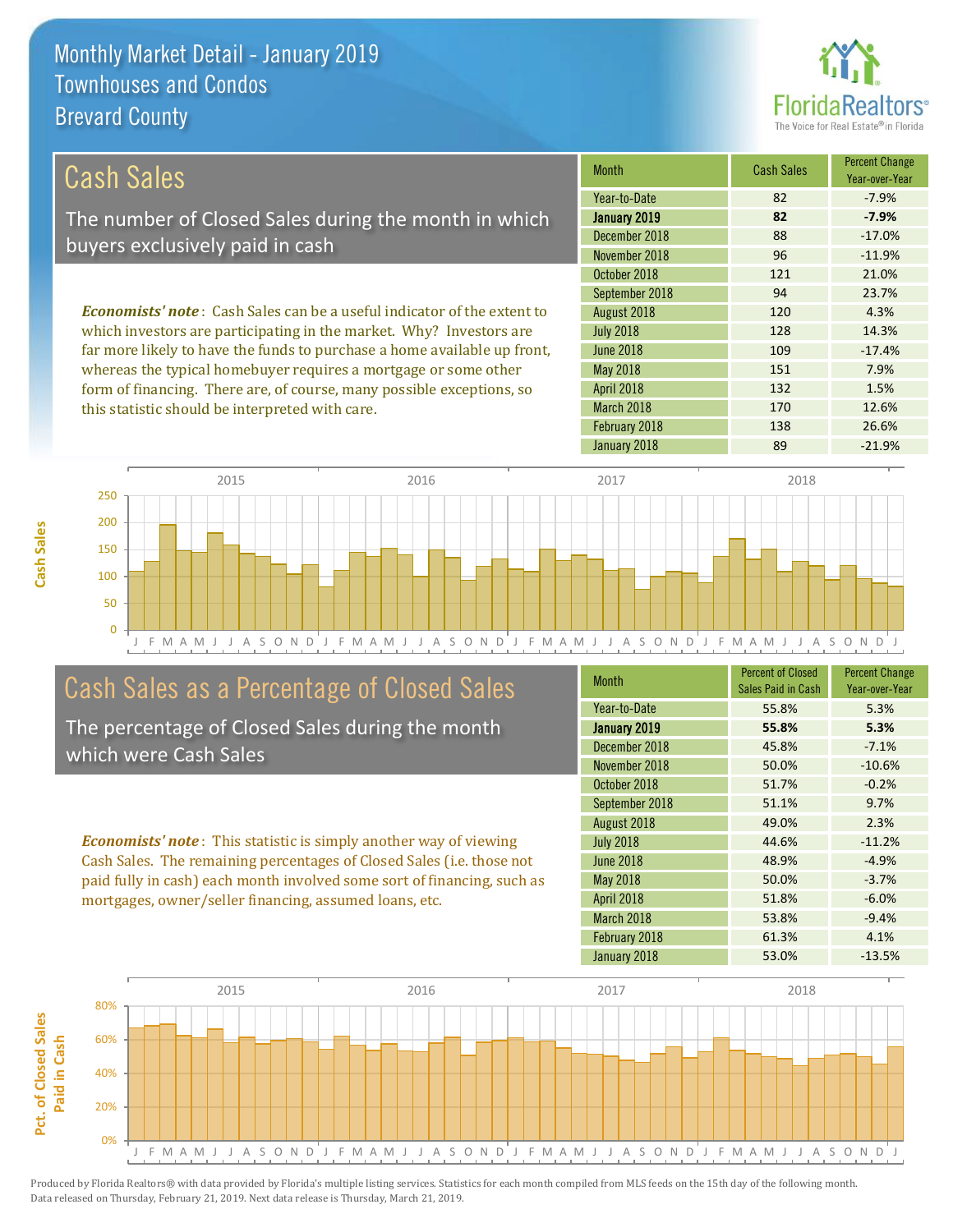

## Median Sale Price The median sale price reported for the month (i.e. 50% of sales were above and 50% of sales were below)

*Economists' note* : Median Sale Price is our preferred summary statistic for price activity because, unlike Average Sale Price, Median Sale Price is not sensitive to high sale prices for small numbers of homes that may not be characteristic of the market area. Keep in mind that median price trends over time are not always solely caused by changes in the general value of local real estate. Median sale price only reflects the values of the homes that *sold* each month, and the mix of the types of homes that sell can change over time.

| Month               | <b>Median Sale Price</b> | <b>Percent Change</b><br>Year-over-Year |
|---------------------|--------------------------|-----------------------------------------|
| Year-to-Date        | \$169,400                | 13.0%                                   |
| <b>January 2019</b> | \$169,400                | 13.0%                                   |
| December 2018       | \$185,000                | 5.7%                                    |
| November 2018       | \$165,250                | 3.3%                                    |
| October 2018        | \$175,000                | 9.4%                                    |
| September 2018      | \$169,000                | 3.7%                                    |
| August 2018         | \$180,000                | 17.6%                                   |
| <b>July 2018</b>    | \$170,750                | 6.1%                                    |
| <b>June 2018</b>    | \$175,000                | 14.0%                                   |
| May 2018            | \$179,950                | 10.7%                                   |
| April 2018          | \$190,000                | 18.8%                                   |
| March 2018          | \$160,000                | 6.7%                                    |
| February 2018       | \$156,500                | 11.9%                                   |
| January 2018        | \$149,950                | 4.9%                                    |



## Average Sale Price

The average sale price reported for the month (i.e. total sales in dollars divided by the number of sales)

*Economists' note* : Usually, we prefer Median Sale Price over Average Sale Price as a summary statistic for home prices. However, Average Sale Price does have its uses—particularly when it is analyzed alongside the Median Sale Price. For one, the relative difference between the two statistics can provide some insight into the market for higher-end homes in an area.

| Month            | <b>Average Sale Price</b> | <b>Percent Change</b><br>Year-over-Year |
|------------------|---------------------------|-----------------------------------------|
| Year-to-Date     | \$204,972                 | 2.1%                                    |
| January 2019     | \$204,972                 | 2.1%                                    |
| December 2018    | \$212,250                 | 1.4%                                    |
| November 2018    | \$206,978                 | 5.9%                                    |
| October 2018     | \$211,618                 | 10.2%                                   |
| September 2018   | \$202,247                 | 4.3%                                    |
| August 2018      | \$212,710                 | 18.1%                                   |
| <b>July 2018</b> | \$208,816                 | 10.9%                                   |
| <b>June 2018</b> | \$204,126                 | 11.7%                                   |
| May 2018         | \$224,462                 | 18.8%                                   |
| April 2018       | \$222,665                 | 6.9%                                    |
| March 2018       | \$206,011                 | 7.9%                                    |
| February 2018    | \$187,867                 | 1.4%                                    |
| January 2018     | \$200,668                 | 15.8%                                   |



Produced by Florida Realtors® with data provided by Florida's multiple listing services. Statistics for each month compiled from MLS feeds on the 15th day of the following month. Data released on Thursday, February 21, 2019. Next data release is Thursday, March 21, 2019.

**Average Sale Price**

**Average Sale Price**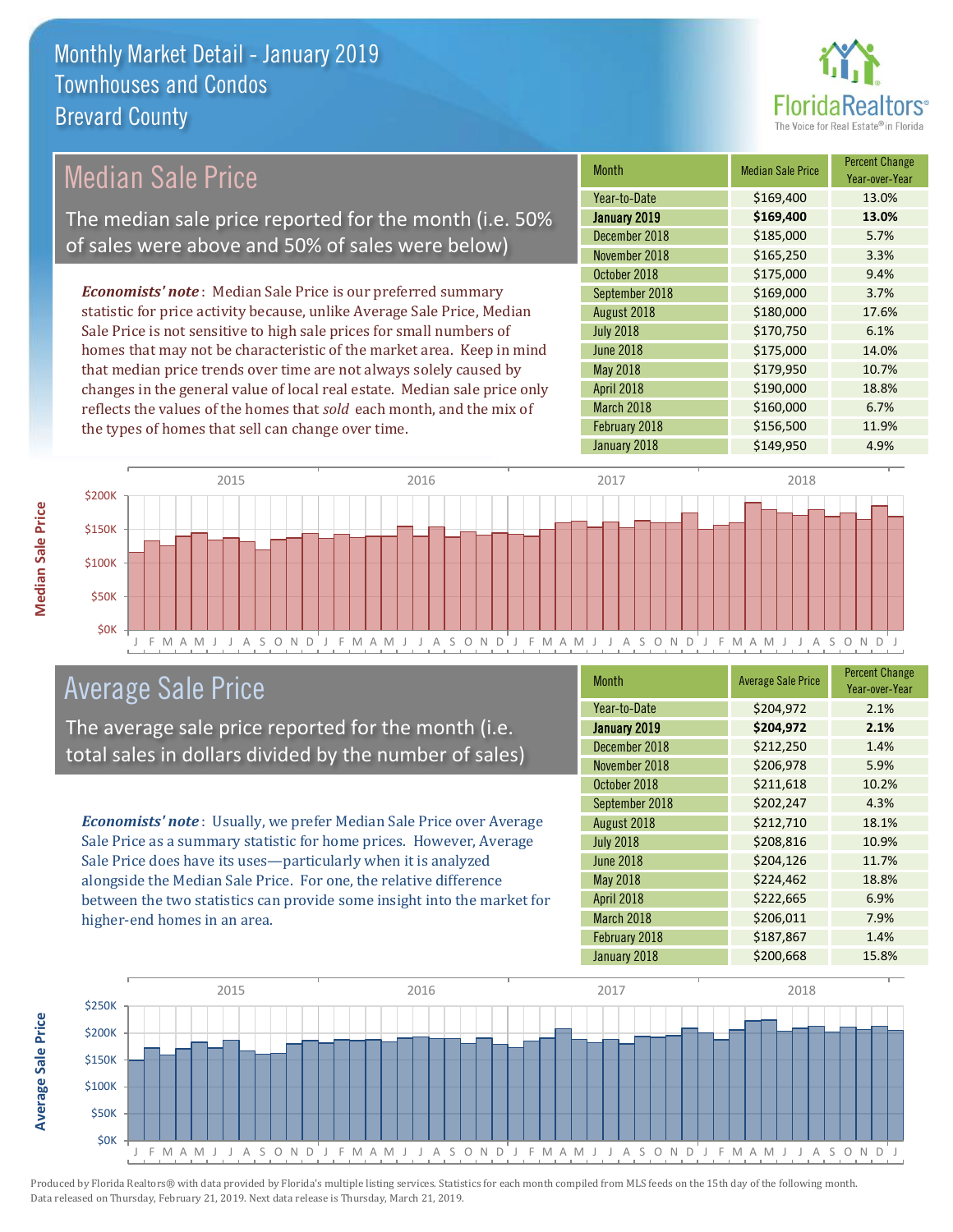

## ollar Volume

The sum of the sale prices for all sales which closed during the month

*Economists' note* : Dollar Volume is simply the sum of all sale prices in a given time period, and can quickly be calculated by multiplying Closed Sales by Average Sale Price. It is a strong indicator of the health of the real estate industry in a market, and is of particular interest to real estate professionals, investors, analysts, and government agencies. Potential home sellers and home buyers, on the other hand, will likely be better served by paying attention to trends in the two components of Dollar Volume (i.e. sales and prices) individually.

| <b>Month</b>     | Dollar Volume  | <b>Percent Change</b><br>Year-over-Year |
|------------------|----------------|-----------------------------------------|
| Year-to-Date     | \$30.1 Million | $-10.6%$                                |
| January 2019     | \$30.1 Million | $-10.6%$                                |
| December 2018    | \$40.8 Million | $-9.4%$                                 |
| November 2018    | \$39.7 Million | 4.3%                                    |
| October 2018     | \$49.5 Million | 33.6%                                   |
| September 2018   | \$37.2 Million | 17.8%                                   |
| August 2018      | \$52.1 Million | 20.6%                                   |
| <b>July 2018</b> | \$59.9 Million | 42.8%                                   |
| <b>June 2018</b> | \$45.5 Million | $-3.1%$                                 |
| <b>May 2018</b>  | \$67.8 Million | 32.8%                                   |
| April 2018       | \$56.8 Million | 15.5%                                   |
| March 2018       | \$65.1 Million | 34.3%                                   |
| February 2018    | \$42.3 Million | 23.3%                                   |
| January 2018     | \$33.7 Million | 4.6%                                    |



## Median Percent of Original List Price Received

The median of the sale price (as a percentage of the original list price) across all properties selling during the month

*Economists' note* : The Median Percent of Original List Price Received is useful as an indicator of market recovery, since it typically rises as buyers realize that the market may be moving away from them and they need to match the selling price (or better it) in order to get a contract on the house. This is usually the last measure to indicate a market has shifted from down to up, so it is what we would call a *lagging* indicator.

| <b>Month</b>      | Med. Pct. of Orig.<br><b>List Price Received</b> | <b>Percent Change</b><br>Year-over-Year |
|-------------------|--------------------------------------------------|-----------------------------------------|
| Year-to-Date      | 95.5%                                            | 0.0%                                    |
| January 2019      | 95.5%                                            | 0.0%                                    |
| December 2018     | 94.7%                                            | $-1.3%$                                 |
| November 2018     | 94.5%                                            | $-0.7%$                                 |
| October 2018      | 95.6%                                            | 0.3%                                    |
| September 2018    | 94.7%                                            | $-0.5%$                                 |
| August 2018       | 95.8%                                            | $-0.3%$                                 |
| <b>July 2018</b>  | 95.7%                                            | 0.4%                                    |
| <b>June 2018</b>  | 95.9%                                            | 1.3%                                    |
| <b>May 2018</b>   | 96.0%                                            | 0.7%                                    |
| <b>April 2018</b> | 95.8%                                            | 0.3%                                    |
| March 2018        | 95.0%                                            | $-0.2%$                                 |
| February 2018     | 95.9%                                            | 0.9%                                    |
| January 2018      | 95.5%                                            | 0.7%                                    |

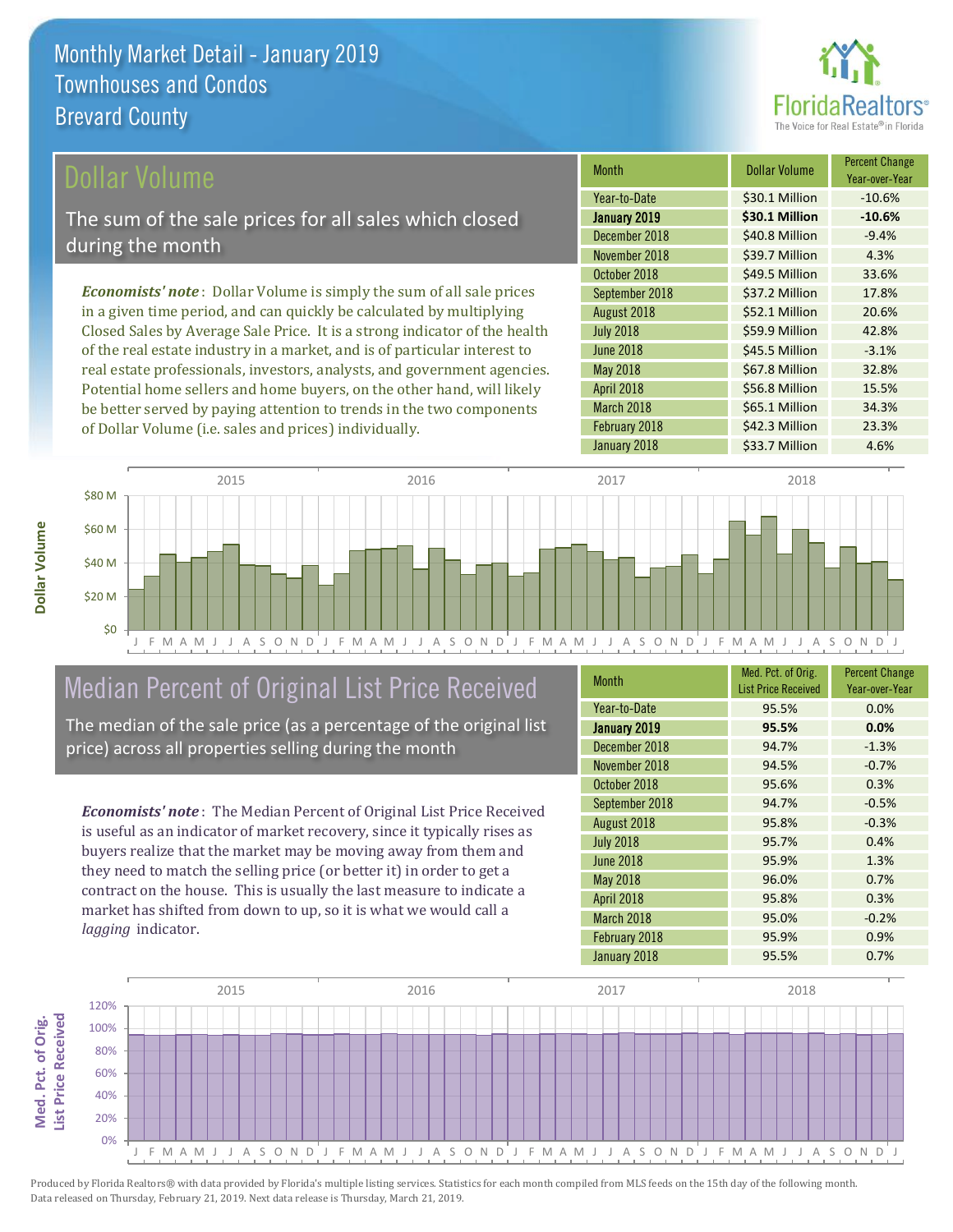

## Median Time to Contract

The median number of days between the listing date and contract date for all Closed Sales during the month

*Economists' note* : Like Time to Sale, Time to Contract is a measure of the length of the home selling process calculated for sales which closed during the month. The difference is that Time to Contract measures the number of days between the initial listing of a property and the signing of the contract which eventually led to the closing of the sale. When the gap between Median Time to Contract and Median Time to Sale grows, it is usually a sign of longer closing times and/or declining numbers of cash sales.

| Month            | <b>Median Time to</b><br>Contract | <b>Percent Change</b><br>Year-over-Year |
|------------------|-----------------------------------|-----------------------------------------|
| Year-to-Date     | 35 Days                           | $-7.9%$                                 |
| January 2019     | 35 Days                           | $-7.9%$                                 |
| December 2018    | 44 Days                           | 29.4%                                   |
| November 2018    | 38 Days                           | $-13.6%$                                |
| October 2018     | 30 Days                           | $-21.1%$                                |
| September 2018   | 32 Days                           | 3.2%                                    |
| August 2018      | 25 Days                           | $-19.4%$                                |
| <b>July 2018</b> | 34 Days                           | 25.9%                                   |
| <b>June 2018</b> | 34 Days                           | 17.2%                                   |
| May 2018         | 27 Days                           | $-12.9%$                                |
| April 2018       | 23 Days                           | $-17.9%$                                |
| March 2018       | 38 Days                           | 31.0%                                   |
| February 2018    | 19 Days                           | $-52.5%$                                |
| January 2018     | 38 Days                           | 22.6%                                   |



## Median Time to Sale

**Median Time to** 

**Median Time to** 

The median number of days between the listing date and closing date for all Closed Sales during the month

*Economists' note* : Time to Sale is a measure of the length of the home selling process, calculated as the number of days between the initial listing of a property and the closing of the sale. *Median* Time to Sale is the amount of time the "middle" property selling this month was on the market. That is, 50% of homes selling this month took *less* time to sell, and 50% of homes took *more* time to sell. Median Time to Sale gives a more accurate picture than Average Time to Sale, which can be skewed upward by small numbers of properties taking an abnormally long time to sell.

| Month            | <b>Median Time to Sale</b> | <b>Percent Change</b><br>Year-over-Year |
|------------------|----------------------------|-----------------------------------------|
| Year-to-Date     | 74 Days                    | 0.0%                                    |
| January 2019     | 74 Days                    | 0.0%                                    |
| December 2018    | 79 Days                    | 6.8%                                    |
| November 2018    | 73 Days                    | $-5.2%$                                 |
| October 2018     | 66 Days                    | $-10.8%$                                |
| September 2018   | 71 Days                    | $-4.1%$                                 |
| August 2018      | 62 Days                    | $-7.5%$                                 |
| <b>July 2018</b> | 64 Days                    | $-8.6%$                                 |
| <b>June 2018</b> | 71 Days                    | 14.5%                                   |
| May 2018         | 67 Days                    | $-5.6%$                                 |
| April 2018       | 60 Days                    | $-13.0%$                                |
| March 2018       | 75 Days                    | 7.1%                                    |
| February 2018    | 59 Days                    | $-21.3%$                                |
| January 2018     | 74 Days                    | 12.1%                                   |

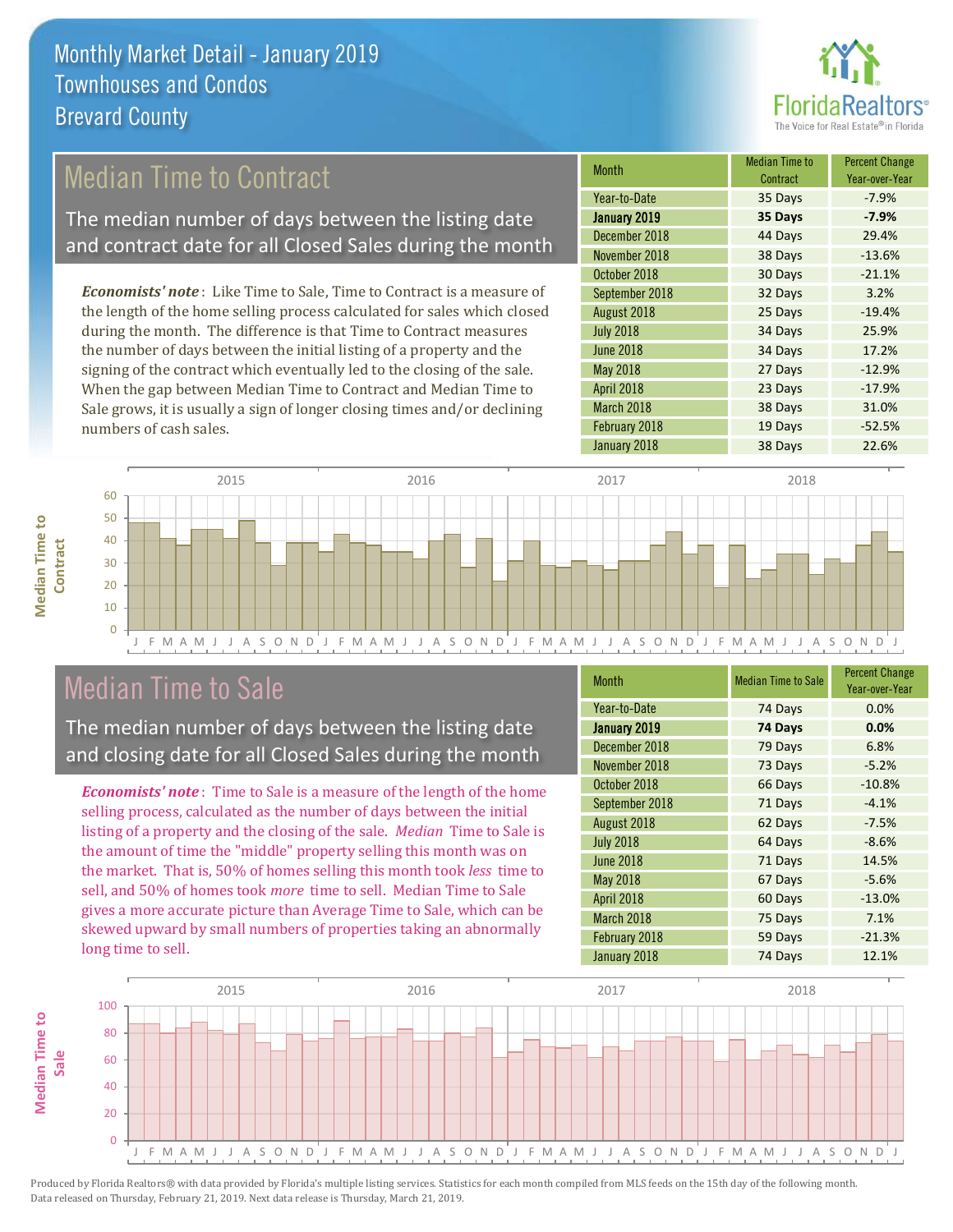

#### *Economists' note* : Because of the typical length of time it takes for a sale to close, economists consider Pending Sales to be a decent indicator of potential future Closed Sales. It is important to bear in mind, however, that not all Pending Sales will be closed successfully. So, the effectiveness of Pending Sales as a future indicator of Closed Month New Pending Sales Percent Change Year-over-Year January 2019 **246 -6.5%** Year-to-Date 246 -6.5% June 2018 234 234 3.3% December 2018 151 -21.4% November 2018 187 187 -15.8% August 2018 **258** -4.1% July 2018 251 2.4% October 2018 222 3.7% September 2018 225 47.1% May 2018 292 3.9% New Pending Sales The number of listed properties that went under contract during the month

J F M A M J J A S O N D J F M A M J J A S O N D J F M A M J J A S O N D J F M A M J J A S O N D J  $\Omega$ 50 100 150 200 250 300 350 2015 2016 2017 2018

## New Listings

distressed properties for sale.

The number of properties put onto the market during the month

Sales is susceptible to changes in market conditions such as the availability of financing for homebuyers and the inventory of

*Economists' note* : New Listings tend to rise in delayed response to increasing prices, so they are often seen as a lagging indicator of market health. As prices rise, potential sellers raise their estimations of value—and in the most recent cycle, rising prices have freed up many potential sellers who were previously underwater on their mortgages. Note that in our calculations, we take care to not include properties that were recently taken off the market and quickly relisted, since these are not really *new* listings.

| <b>Month</b>     | <b>New Listings</b> | <b>Percent Change</b><br>Year-over-Year |
|------------------|---------------------|-----------------------------------------|
| Year-to-Date     | 374                 | $-2.6%$                                 |
| January 2019     | 374                 | $-2.6%$                                 |
| December 2018    | 212                 | $-4.1%$                                 |
| November 2018    | 279                 | 8.6%                                    |
| October 2018     | 281                 | 10.6%                                   |
| September 2018   | 271                 | 63.3%                                   |
| August 2018      | 338                 | 11.6%                                   |
| <b>July 2018</b> | 272                 | $-8.4%$                                 |
| <b>June 2018</b> | 258                 | 1.2%                                    |
| <b>May 2018</b>  | 362                 | 13.8%                                   |
| April 2018       | 345                 | 7.1%                                    |
| March 2018       | 343                 | 15.5%                                   |
| February 2018    | 343                 | 3.9%                                    |
| January 2018     | 384                 | 14.6%                                   |

April 2018 **307** 16.3% March 2018 330 5.8% February 2018 **315** 32.9% January 2018 263 263 2.7%



Produced by Florida Realtors® with data provided by Florida's multiple listing services. Statistics for each month compiled from MLS feeds on the 15th day of the following month. Data released on Thursday, February 21, 2019. Next data release is Thursday, March 21, 2019.

**New Listings**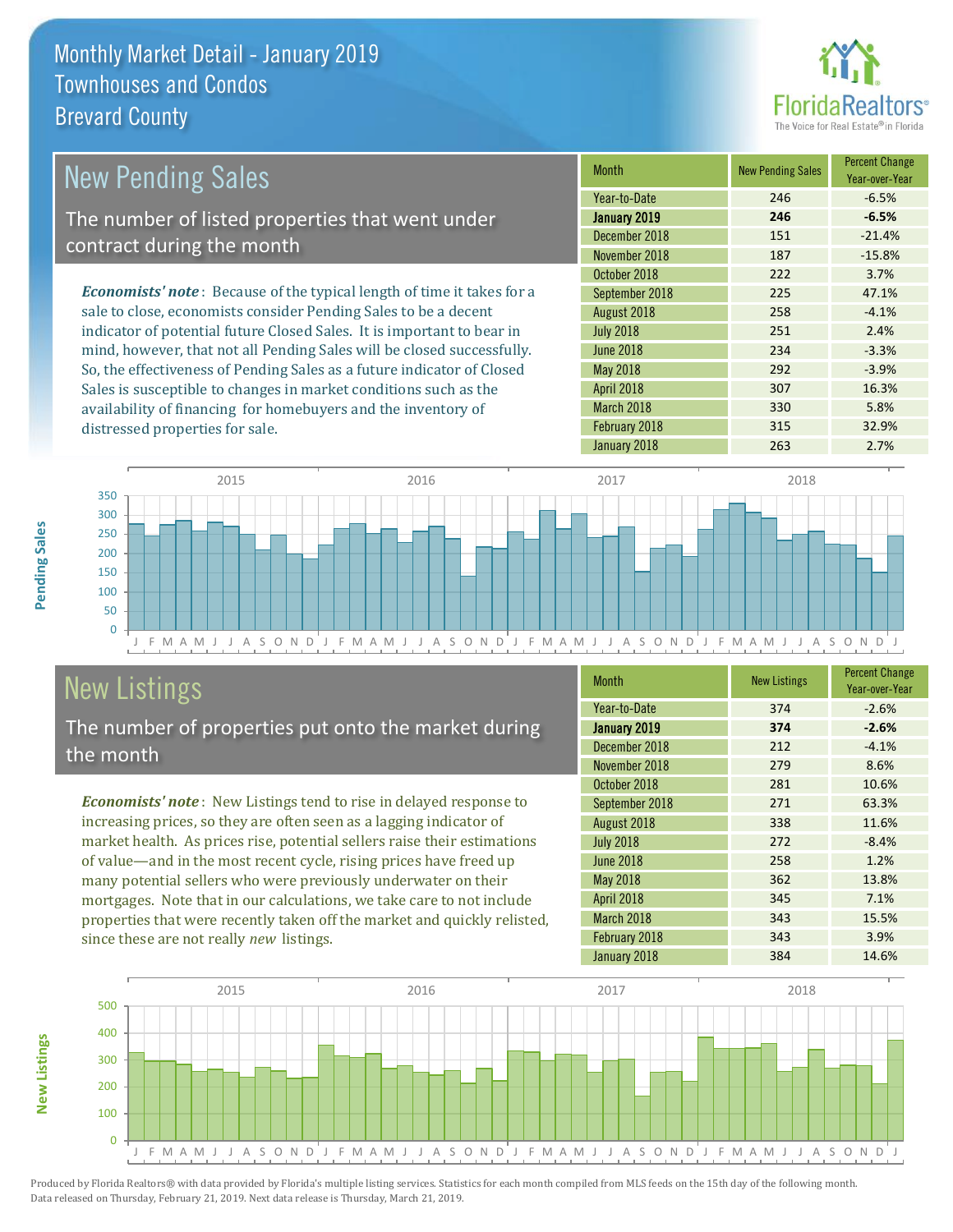

## Inventory (Active Listings) The number of property listings active at the end of the month

*Economists' note* : There are a number of ways to define and calculate Inventory. Our method is to simply count the number of active listings on the last day of the month, and hold this number to compare with the same month the following year. Inventory rises when New Listings are outpacing the number of listings that go off-market (regardless of whether they actually sell). Likewise, it falls when New Listings aren't keeping up with the rate at which homes are going off-market.

| <b>Month</b>             | Inventory | <b>Percent Change</b><br>Year-over-Year |
|--------------------------|-----------|-----------------------------------------|
| <b>YTD (Monthly Avg)</b> | 989       | 20.6%                                   |
| January 2019             | 989       | 20.6%                                   |
| December 2018            | 904       | 23.8%                                   |
| November 2018            | 898       | 19.6%                                   |
| October 2018             | 846       | 13.7%                                   |
| September 2018           | 819       | 10.8%                                   |
| August 2018              | 802       | 4.7%                                    |
| <b>July 2018</b>         | 769       | $-0.4%$                                 |
| <b>June 2018</b>         | 775       | 0.8%                                    |
| <b>May 2018</b>          | 807       | 1.9%                                    |
| April 2018               | 784       | $-5.1%$                                 |
| March 2018               | 787       | $-2.1%$                                 |
| February 2018            | 818       | $-6.3%$                                 |
| January 2018             | 820       | $-3.4%$                                 |



## Months Supply of Inventory

An estimate of the number of months it will take to deplete the current Inventory given recent sales rates

*Economists' note* : MSI is a useful indicator of market conditions. The benchmark for a balanced market (favoring neither buyer nor seller) is 5.5 months of inventory. Anything higher is traditionally a buyers' market, and anything lower is a sellers' market. There is no single accepted way of calculating MSI. A common method is to divide current Inventory by the most recent month's Closed Sales count, but this count is a usually poor predictor of future Closed Sales due to seasonal cycles. To eliminate seasonal effects, we use the 12-month average of monthly Closed Sales instead.

| <b>Month</b>             | <b>Months Supply</b> | <b>Percent Change</b><br>Year-over-Year |
|--------------------------|----------------------|-----------------------------------------|
| <b>YTD (Monthly Avg)</b> | 4.2                  | 10.5%                                   |
| January 2019             | 4.2                  | 10.5%                                   |
| December 2018            | 3.8                  | 15.2%                                   |
| November 2018            | 3.8                  | 11.8%                                   |
| October 2018             | 3.6                  | 5.9%                                    |
| September 2018           | 3.5                  | 2.9%                                    |
| August 2018              | 3.5                  | 2.9%                                    |
| <b>July 2018</b>         | 3.3                  | $-2.9%$                                 |
| <b>June 2018</b>         | 3.4                  | $-2.9%$                                 |
| May 2018                 | 3.5                  | $-2.8%$                                 |
| April 2018               | 3.5                  | $-5.4%$                                 |
| March 2018               | 3.5                  | $-2.8%$                                 |
| February 2018            | 3.7                  | $-5.1%$                                 |
| January 2018             | 3.8                  | 0.0%                                    |



**Inventory**

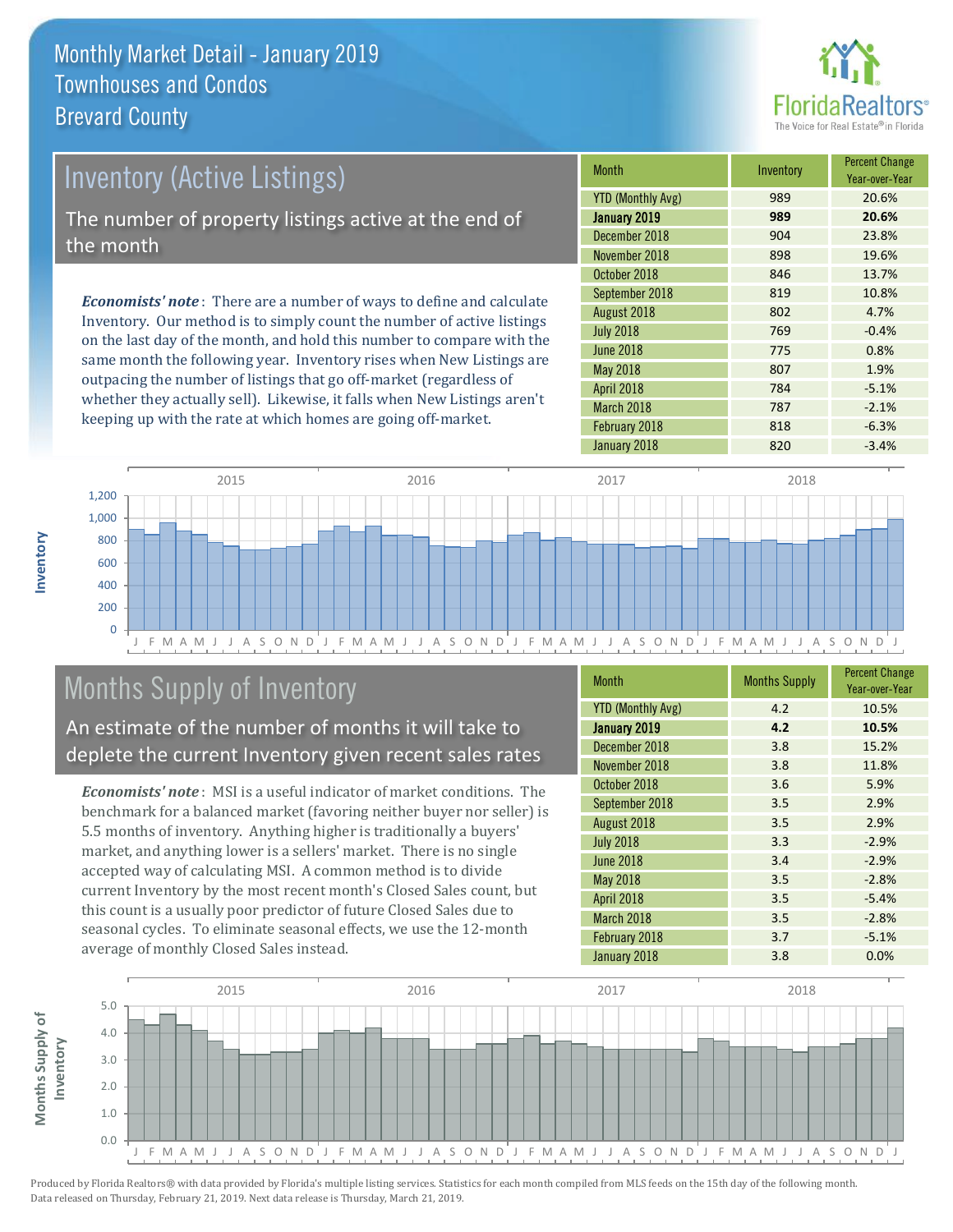

## Closed Sales by Sale Price

The number of sales transactions which closed during the month

*Economists' note:* Closed Sales are one of the simplest—yet most important—indicators for the residential real estate market. When comparing Closed Sales across markets of different sizes, we recommend comparing the percent changes in sales rather than the number of sales. Closed Sales (and many other market metrics) are affected by seasonal cycles, so actual trends are more accurately represented by year-over-year changes (i.e. comparing a month's sales to the amount of sales in the same month in the previous year), rather than changes from one month to the next.





## Median Time to Contract by Sale Price The median number of days between the listing date and contract date for all Closed Sales during the month

*Economists' note* : Like Time to Sale, Time to Contract is a measure of the length of the home selling process calculated for sales which closed during the month. The difference is that Time to Contract measures the number of days between the initial listing of a property and the signing of the contract which eventually led to the closing of the sale. When the gap between Median Time to Contract and Median Time to Sale grows, it is usually a sign of longer closing times and/or declining numbers of cash sales.

| <b>Sale Price</b>     | <b>Median Time to</b><br>Contract | <b>Percent Change</b><br>Year-over-Year |
|-----------------------|-----------------------------------|-----------------------------------------|
| Less than \$50,000    | (No Sales)                        | N/A                                     |
| $$50,000 - $99,999$   | 24 Days                           | 41.2%                                   |
| $$100,000 - $149,999$ | 29 Days                           | $-23.7%$                                |
| $$150,000 - $199,999$ | 33 Days                           | $-21.4%$                                |
| \$200,000 - \$249,999 | 42 Days                           | 281.8%                                  |
| \$250,000 - \$299,999 | 26 Days                           | $-69.8%$                                |
| \$300,000 - \$399,999 | 34 Days                           | $-30.6%$                                |
| \$400,000 - \$599,999 | 116 Days                          | 110.9%                                  |
| \$600,000 - \$999,999 | 30 Days                           | $-69.1%$                                |
| \$1,000,000 or more   | (No Sales)                        | N/A                                     |



**Median Time to Contract**

**Median Time to Contract** 

**Closed Sales**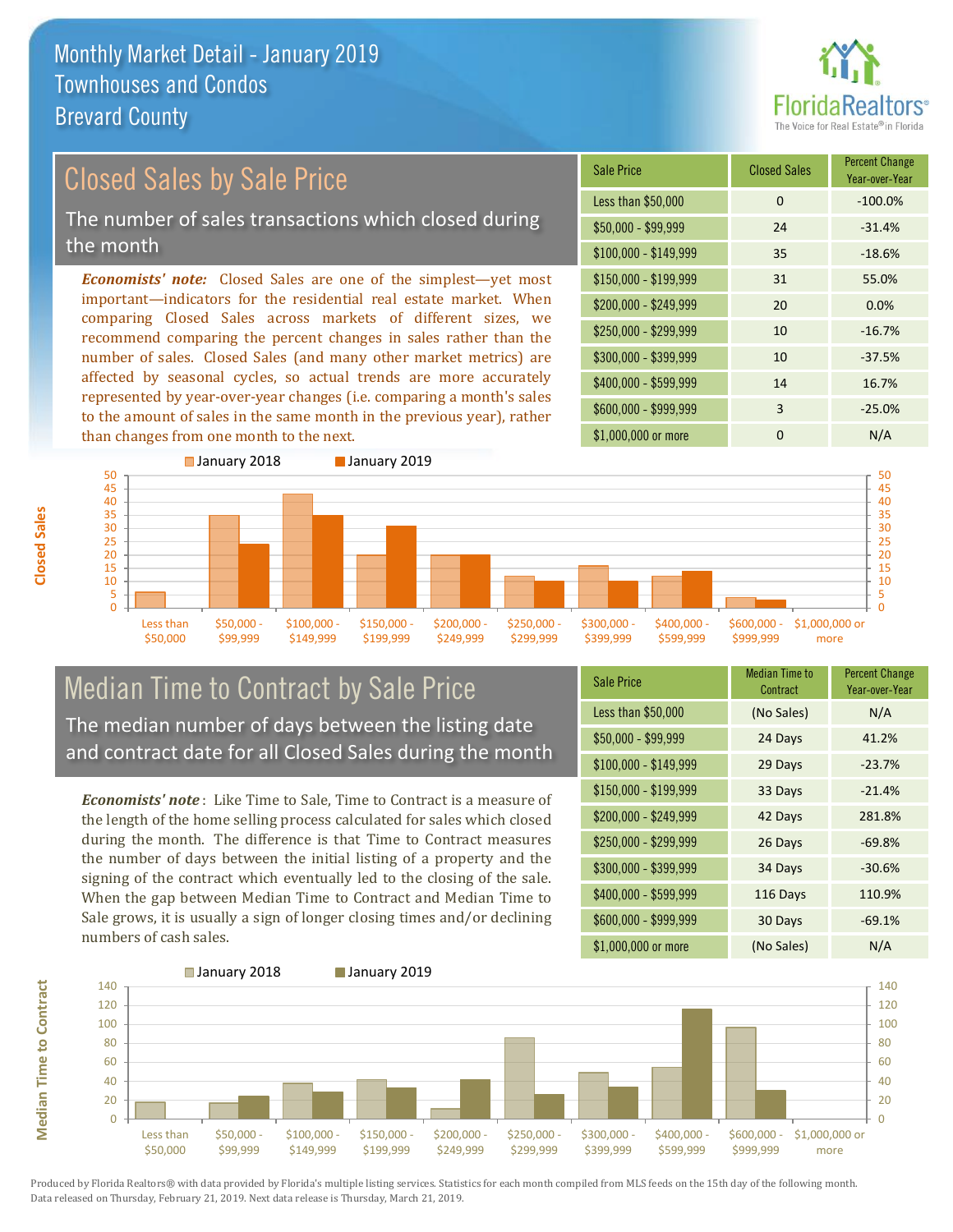

# New Listings by Initial Listing Price

The number of properties put onto the market during the month

*Economists' note:* New Listings tend to rise in delayed response to increasing prices, so they are often seen as a lagging indicator of market health. As prices rise, potential sellers raise their estimations of value—and in the most recent cycle, rising prices have freed up many potential sellers who were previously underwater on their mortgages. Note that in our calculations, we take care to not include properties that were recently taken off the market and quickly relisted, since these are not really *new* listings.





## Inventory by Current Listing Price The number of property listings active at the end of the month

*Economists' note* : There are a number of ways to define and calculate Inventory. Our method is to simply count the number of active listings on the last day of the month, and hold this number to compare with the same month the following year. Inventory rises when New Listings are outpacing the number of listings that go off-market (regardless of whether they actually sell). Likewise, it falls when New Listings aren't keeping up with the rate at which homes are going off-market.

| <b>Current Listing Price</b> | Inventory | <b>Percent Change</b><br>Year-over-Year |
|------------------------------|-----------|-----------------------------------------|
| Less than \$50,000           | 10        | $-47.4%$                                |
| $$50,000 - $99,999$          | 93        | $-3.1%$                                 |
| $$100,000 - $149,999$        | 138       | 32.7%                                   |
| $$150,000 - $199,999$        | 129       | 69.7%                                   |
| \$200,000 - \$249,999        | 118       | 53.2%                                   |
| \$250,000 - \$299,999        | 103       | 15.7%                                   |
| \$300,000 - \$399,999        | 191       | 20.9%                                   |
| $$400,000 - $599,999$        | 128       | 25.5%                                   |
| \$600,000 - \$999,999        | 63        | $-27.6%$                                |
| \$1,000,000 or more          | 16        | 33.3%                                   |



Produced by Florida Realtors® with data provided by Florida's multiple listing services. Statistics for each month compiled from MLS feeds on the 15th day of the following month. Data released on Thursday, February 21, 2019. Next data release is Thursday, March 21, 2019.

**Inventory**